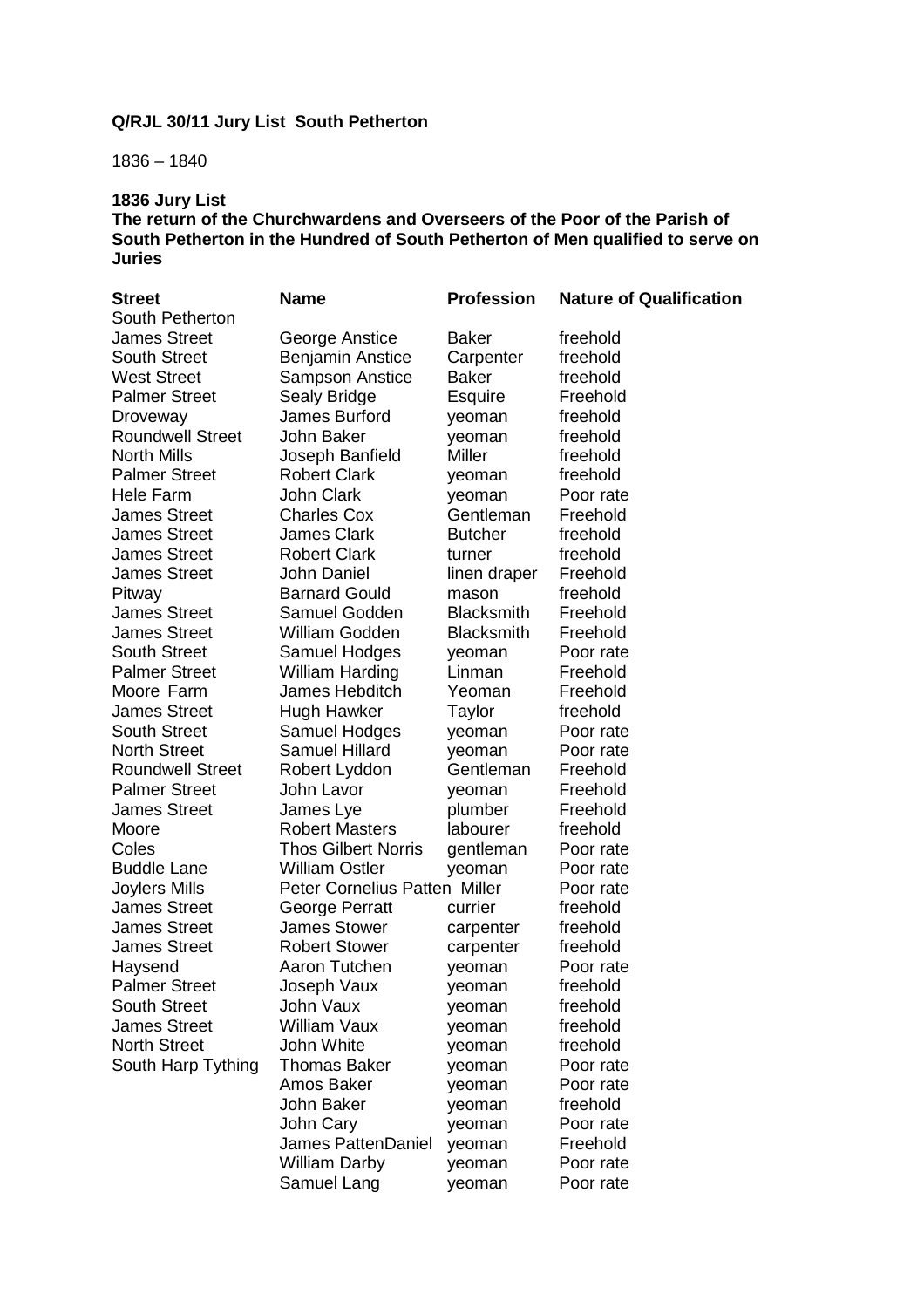| John Weston Peters Esquire   |            | Freehold  |
|------------------------------|------------|-----------|
| John Staple                  | Esquire    | Freehold  |
| Joseph Terrell               | yeoman     | Poor rate |
| <b>Over Stratton Tything</b> |            |           |
| Benjamin Hebditch            | yeoman     | freehold  |
| William Hebditch             | veoman     | freehold  |
| <b>Thomas Matthews</b>       | cordwainer | freehold  |
| <b>Job Scott</b>             | yeoman     | freehold  |
| Levi Tutchen                 | yeoman     | freehold  |
| <b>Robert Vile</b>           | yeoman     | freehold  |

Compton Durvill Tything

| James Baker            | yeoman         | poor rate |
|------------------------|----------------|-----------|
| <b>Matthew Baker</b>   | yeoman         | poor rate |
| <b>William Helliar</b> | yeoman         | freehold  |
| Amos Monkton           | Inn keeper     | freehold  |
| <b>Burchal Peren</b>   | <b>Esquire</b> | freehold  |

(signed by John Vaux, James Patten Daniel, Churchwardens John Lavor, Wm Beale, overseers)

#### **1837 Jury List**

| <b>Street</b>           | <b>Name</b>                  | <b>Profession</b> | <b>Nature of Qualification</b> |
|-------------------------|------------------------------|-------------------|--------------------------------|
| South Petherton         |                              |                   |                                |
| <b>James Street</b>     | George Anstice               | Baker             | freehold                       |
| <b>South Street</b>     | <b>Benjamin Anstice</b>      | Carpenter         | freehold                       |
| <b>West Street</b>      | <b>Sampson Anstice</b>       | <b>Baker</b>      | freehold                       |
| <b>Palmer Street</b>    | Sealy Bridge                 | Esquire           | Freehold                       |
| Droveway                | James Burford                | yeoman            | freehold                       |
| <b>Roundwell Street</b> | John Baker                   | yeoman            | freehold                       |
| <b>North Mills</b>      | Joseph Banfield              | <b>Miller</b>     | freehold                       |
| <b>Palmer Street</b>    | <b>Robert Clark</b>          | yeoman            | freehold                       |
| Hele Farm               | John Clark                   | yeoman            | Poor rate                      |
| <b>James Street</b>     | <b>James Clark</b>           | <b>Butcher</b>    | freehold                       |
| <b>North Street</b>     | <b>Simon Clark</b>           | yeoman            | Poor rate                      |
| <b>James Street</b>     | <b>Robert Clark</b>          | turner            | freehold                       |
| <b>James Street</b>     | John Daniel                  | draper            | Freehold                       |
| Knap House              | John Baker Edmonds Gentleman |                   | freehold                       |
| Pitway                  | <b>Barnard Gould</b>         | mason             | freehold                       |
| <b>James Street</b>     | Samuel Godden                | <b>Blacksmith</b> | Freehold                       |
| <b>James Street</b>     | William Godden               | farrier           | Freehold                       |
| <b>Palmer Street</b>    | <b>William Harding</b>       | Linman            | Freehold                       |
| <b>James Street</b>     | Hugh Hawker                  | Tailor            | freehold                       |
| <b>South Street</b>     | Samuel Hodges                | yeoman            | Poor rate                      |
| <b>North Street</b>     | <b>Samuel Hillard</b>        | yeoman            | Poor rate                      |
| <b>Roundwell Street</b> | Robert Lyddon                | Gentleman         | Freehold                       |
| <b>Palmer Street</b>    | John Lavor                   | yeoman            | Freehold                       |
| <b>James Street</b>     | James Lye                    | plumber           | Freehold                       |
| Moore                   | <b>Robert Masters</b>        | labourer          | freehold                       |
| Coles                   | <b>Thos Gilbert Norris</b>   | gentleman         | Poor rate                      |
| <b>Buddle Lane</b>      | <b>William Ostler</b>        | veoman            | Poor rate                      |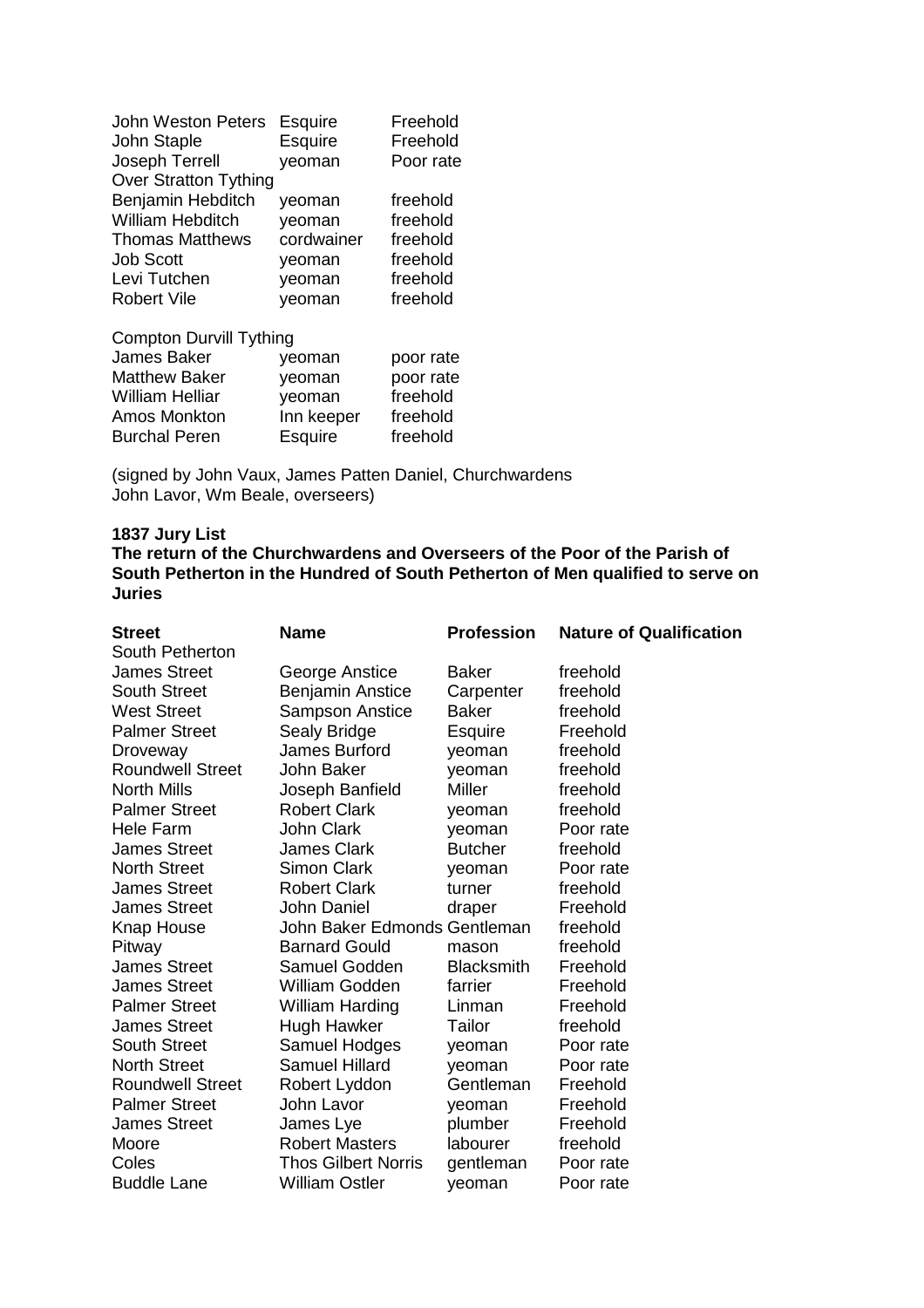| Joylers Mills                 | <b>Peter Cornelius Patten Miller</b> |           |            | Poor rate |
|-------------------------------|--------------------------------------|-----------|------------|-----------|
| <b>James Street</b>           | <b>George Perratt</b>                |           | currier    | freehold  |
| <b>James Street</b>           | <b>Robert Stower</b>                 |           | carpenter  | freehold  |
| <b>James Street</b>           | <b>James Stower</b>                  |           | carpenter  | freehold  |
| Haysend                       | Aaron Tutchen                        |           | yeoman     | Poor rate |
| <b>Palmer Street</b>          | Joseph Vaux                          |           | yeoman     | freehold  |
| <b>South Street</b>           | John Vaux                            |           | yeoman     | freehold  |
| <b>James Street</b>           | William Vaux                         |           | yeoman     | freehold  |
| <b>Palmer Street</b>          | <b>Isaac Wiggins</b>                 |           | cordwainer | freehold  |
| <b>North Street</b>           | John White                           |           | yeoman     | freehold  |
| South Harp Tithing            | Thomas Baker                         |           | yeoman     | Poor rate |
|                               | Amos Baker                           |           | yeoman     | Poor rate |
|                               | John Baker                           |           | yeoman     | freehold  |
|                               | John Cary                            |           | yeoman     | Poor rate |
|                               | James Patten Daniel                  |           | yeoman     | Freehold  |
| William Darby yeoman          | Poor rate                            |           |            |           |
| Samuel Lang                   | yeoman                               | Poor rate |            |           |
| John Weston Peters            | Esquire                              | Freehold  |            |           |
| Charles Peters Parsons yeoman |                                      | Poor rate |            |           |
| John Staple                   | Esquire                              | Freehold  |            |           |
|                               |                                      |           |            |           |

Over Stratton Tithing

| Benjamin Hebditch      | yeoman     | freehold |
|------------------------|------------|----------|
| William Hebditch       | yeoman     | freehold |
| <b>Thomas Matthews</b> | cordwainer | freehold |
| <b>Job Scott</b>       | yeoman     | freehold |
| Levi Tutchen           | yeoman     | freehold |
| Robert Vile            | yeoman     | freehold |

Compton Durvill Tithing

| James Baker            | yeoman         | poor rate |
|------------------------|----------------|-----------|
| <b>Matthew Baker</b>   | yeoman         | poor rate |
| William Helliar yeoman | freehold       |           |
| Amos Monkton           | Inn keeper     | freehold  |
| <b>Burchal Peren</b>   | <b>Esquire</b> | freehold  |

(signed by Jno Vaux, B Peren, Churchwardens C Cox, J Hebditch, Thos Baker, overseers)

# **1838 Jury List**

| <b>Street</b>           | <b>Name</b>             | <b>Profession</b> | <b>Nature of Qualification</b> |
|-------------------------|-------------------------|-------------------|--------------------------------|
| South Petherton         |                         |                   |                                |
| <b>West Street</b>      | <b>Sampson Anstice</b>  | Baker             | freehold                       |
| <b>James Street</b>     | George Anstice          | <b>Baker</b>      | freehold                       |
| <b>South Street</b>     | <b>Benjamin Anstice</b> | Carpenter         | freehold                       |
| <b>Palmer Street</b>    | Sealy Bridge            | Esquire           | Freehold                       |
| Droveway                | James Burford           | yeoman            | freehold                       |
| <b>Roundwell Street</b> | John Baker              | yeoman            | freehold                       |
| <b>South Street</b>     | William Baker           | yeoman            | freehold                       |
| <b>North Mills</b>      | Joseph Banfield         | Miller            | freehold                       |
| <b>Palmer Street</b>    | <b>Robert Clark</b>     | veoman            | freehold                       |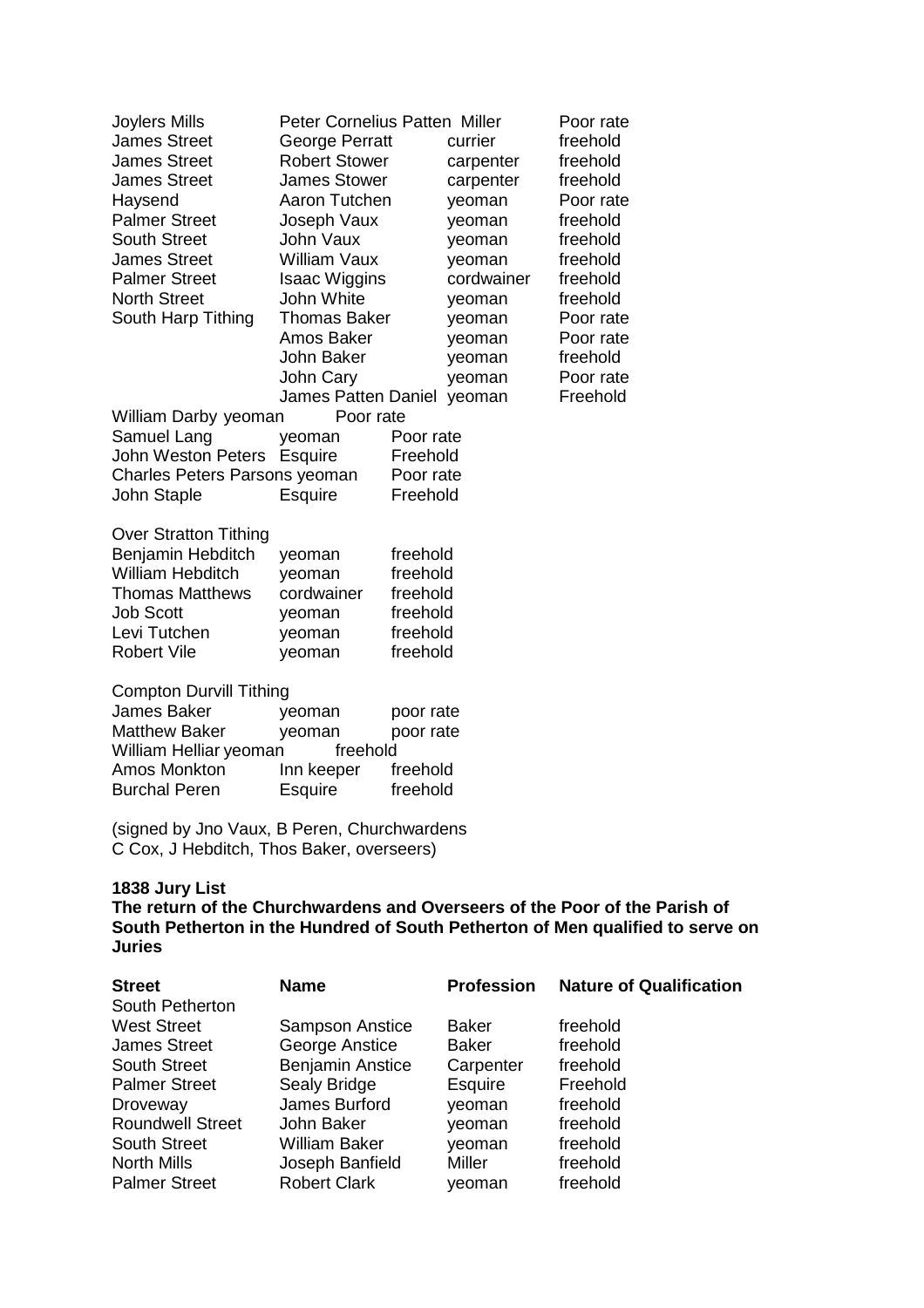James Street **Robert Clark** turner freehold James Street James Clark Butcher freehold North Street Simon Clark veoman Poor rate James Street John Daniel linen draper Freehold Knap House J B Edmonds Gentleman freehold Pitway **Barnard Gould** mason freehold Hele Thos Gummer yeoman Poor rate James Street Samuel Godden Blacksmith Freehold James Street William Godden Blacksmith Freehold Palmer Street William Harding Linman Freehold James Street Hugh Hawker Tailor freehold South Street Samuel Hodges yeoman Poor rate infirm North Street Samuel Hillard yeoman Poor rate Cheap Street Josiah Horsey yeoman Poor rate Roundwell Street Robert Lyddon Gentleman Freehold Palmer Street John Lavor veoman Freehold Moore Robert Masters labourer freehold James Street George Perratt currier freehold Joylers Mills Peter C Patten Miller Poor rate James Street James Stower carpenter freehold James Street Robert Stower carpenter freehold Hele Farm Aaron Tutchen yeoman Poor rate Palmer Street Joseph Vaux veoman freehold Palmer Street Isaac Wiggins cordwainer freehold North Street John White yeoman freehold<br>
South Harp Tithing Thomas Baker yeoman Poor rate South Harp Tithing Thomas Baker yeoman Over Stratton Tithing Benjamin Hebditch yeoman freehold

 Amos Baker yeoman Poor rate John Baker yeoman freehold John Cary yeoman Poor rate James Patten Daniel yeoman Freehold William Darby yeoman Poor rate Samuel Lang yeoman Poor rate J Weston Peters Esquire Freehold C Peters Parsons yeoman Poor rate Joseph Terrell yeoman Poor rate John Staple Esquire Freehold

| Benjamin Hebditch      | yeoman     | <u>rreenoid</u> |
|------------------------|------------|-----------------|
| William Hebditch       | yeoman     | freehold        |
| <b>Thomas Matthews</b> | cordwainer | freehold        |
| <b>Job Scott</b>       | veoman     | freehold        |
| Levi Tutchen           | yeoman     | freehold        |
| <b>Robert Vile</b>     | yeoman     | freehold        |

#### Compton Durvill Tithing

| <b>Matthew Baker</b>   | yeoman   | poor rate |
|------------------------|----------|-----------|
| James Baker            | yeoman   | poor rate |
| <b>William Helliar</b> | veoman   | freehold  |
| Amos Monkton           | labourer | freehold  |
| <b>Burchal Perren</b>  | Esquire  | freehold  |

(signed by Josiah Hebditch, overseer)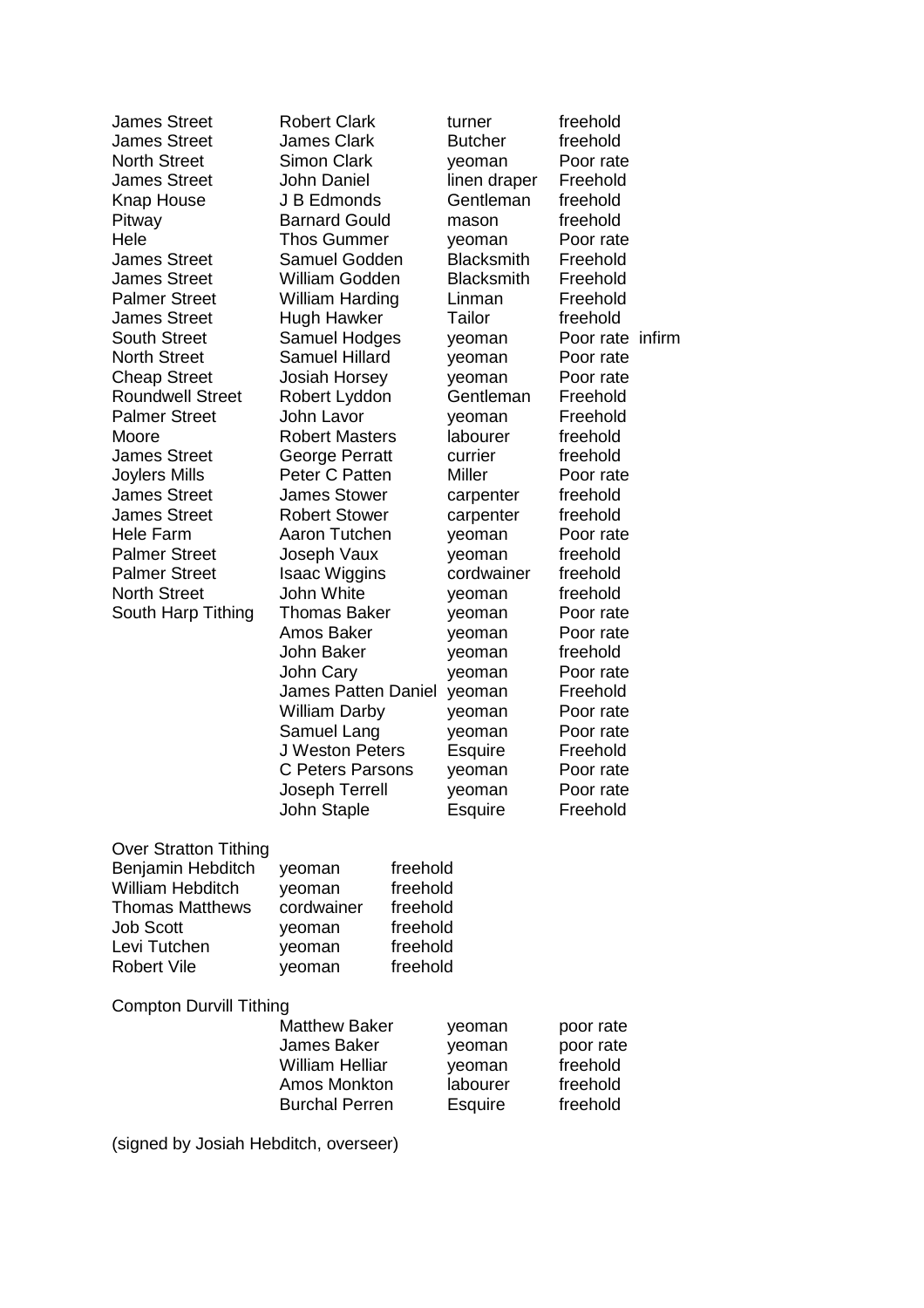### **JURY LIST FOR 1839** (first printed rather than hand written list)

Dated 1 September 1839 printed by Bennett, South Petherton

| <b>Street</b>           | <b>Name</b>             | <b>Profession</b> | <b>Nature of Qualification</b> |
|-------------------------|-------------------------|-------------------|--------------------------------|
| <b>West Street</b>      | <b>Sampson Anstice</b>  | <b>Baker</b>      | freehold                       |
| <b>James Street</b>     | George Anstice          | <b>Baker</b>      | freehold                       |
| <b>South Street</b>     | <b>Benjamin Anstice</b> | Carpenter         | freehold                       |
|                         |                         |                   |                                |
| <b>Palmer Street</b>    | Sealy Bridge            | <b>Esquire</b>    | freehold                       |
| <b>James Street</b>     | John Baker              | Watchmaker        | freehold                       |
| Droveway                | James Burford           | yeoman            | freehold                       |
| <b>Roundwell Street</b> | John Baker              | yeoman            | freehold                       |
| <b>North Mills</b>      | Joseph Banfield         | Miller            | freehold                       |
|                         |                         |                   |                                |
| <b>James Street</b>     | <b>Robert Clark</b>     | turner            | freehold                       |
| <b>North Street</b>     | <b>Simon Clark</b>      | yeoman            | poor rate                      |
| <b>James Street</b>     | <b>James Clark</b>      | <b>Butcher</b>    | freehold                       |
|                         |                         |                   |                                |
| Little Petherton        | <b>Thomas Doble</b>     | Yeoman            | poor rate                      |
| <b>James Street</b>     | John Daniel             | linen draper      | freehold                       |
|                         |                         |                   |                                |
| <b>South Street</b>     | J B Edmonds             | Gentleman         | freehold                       |
|                         |                         |                   |                                |
| Hele                    | <b>Thomas Gummer</b>    | yeoman            | poor rate                      |
| <b>James Street</b>     | Samuel Godden           | <b>Blacksmith</b> | freehold                       |
| <b>James Street</b>     | <b>William Godden</b>   | Farrier           | freehold                       |
| <b>James Street</b>     | George Gale             | Inn keeper        | freehold                       |
| <b>Market Place</b>     | John Garland            | Grocer            | freehold                       |
|                         |                         |                   |                                |
| <b>Palmer Street</b>    | <b>William Harding</b>  | Linman            | freehold                       |
| <b>James Street</b>     | <b>Hugh Hawker</b>      | Tailor            | freehold                       |
| <b>South Street</b>     | Samuel Hodges           | yeoman            | poor rate                      |
| <b>Cheap Street</b>     | <b>Josiah Horsey</b>    | yeoman            | poor rate                      |
| <b>North Street</b>     | <b>Samuel Hillard</b>   | yeoman            | poor rate                      |
|                         |                         |                   |                                |
| <b>Palmer Street</b>    | David Jeanes            | mason             | freehold                       |
| <b>Roundwell Street</b> | Robert Lyddon           | Gentleman         | freehold                       |
| <b>Palmer Street</b>    | John Lavor              | yeoman            | Freehold                       |
|                         |                         |                   |                                |
| <b>James Street</b>     | George Perratt          | currier           | freehold                       |
| Joylers Mills           | Peter C Patten          | <b>Miller</b>     | poor rate                      |
| <b>James Street</b>     | <b>John Pearse</b>      | Inn keeper        | freehold                       |
|                         |                         |                   |                                |
| <b>James Street</b>     | <b>Samuel Robins</b>    | baker             | freehold                       |
| <b>Palmer Street</b>    | John Reed               | yeoman            | poor rate                      |
|                         |                         |                   |                                |
| <b>James Street</b>     | <b>James Stower</b>     | carpenter         | freehold                       |
| <b>James Street</b>     | <b>Robert Stower</b>    | carpenter         | freehold                       |
| Pitway                  | <b>Gerrard Sampson</b>  | baker             | freehold                       |
|                         |                         |                   |                                |
| <b>Hele Farm</b>        | Aaron Tutchen           | yeoman            | poor rate                      |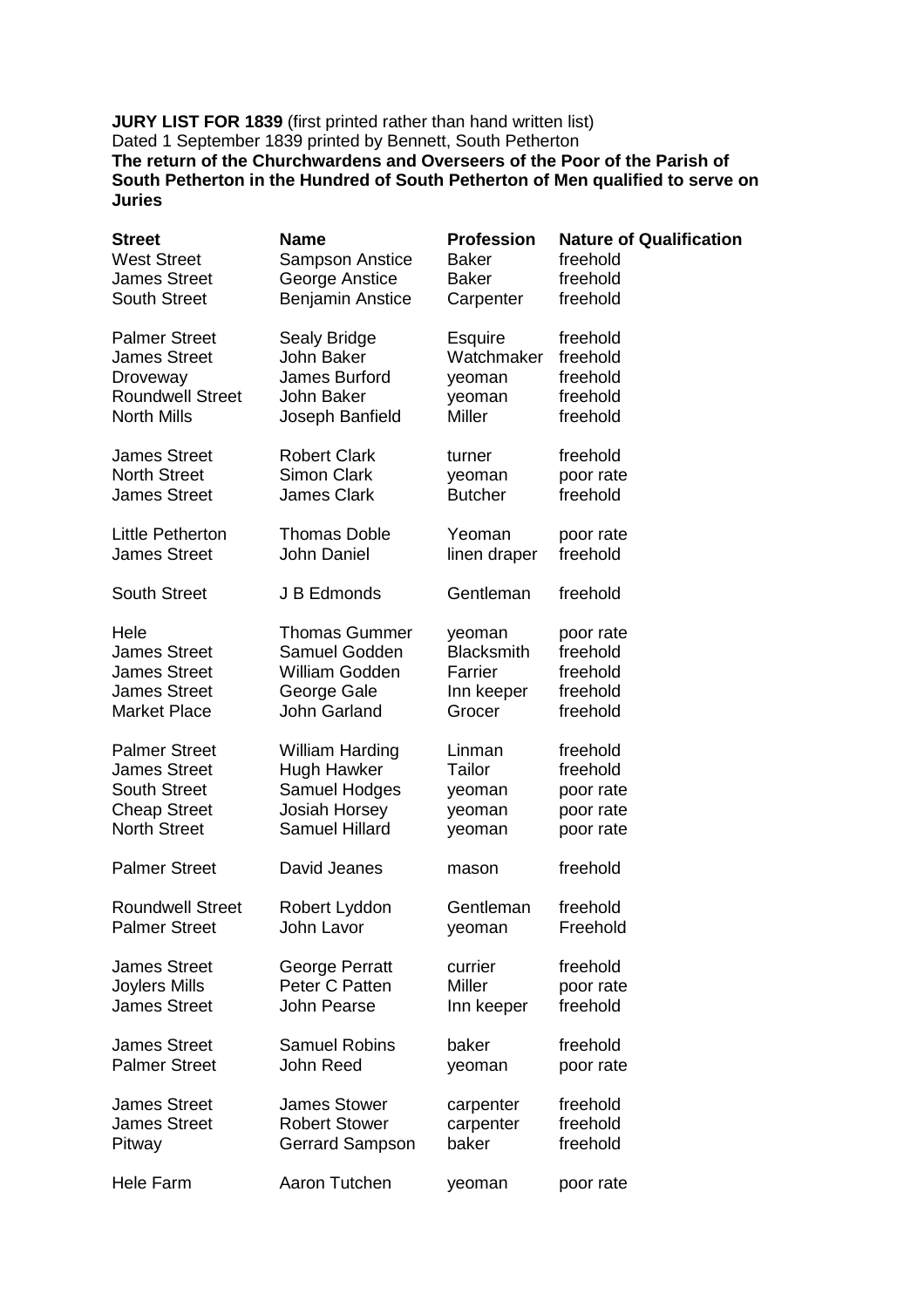| <b>Palmer Street</b>                                                         | Joseph Vaux                | yeoman                            | freehold |
|------------------------------------------------------------------------------|----------------------------|-----------------------------------|----------|
| <b>North Street</b>                                                          | John White                 | yeoman                            | freehold |
| South Harp Tithing<br><b>Thomas Baker</b><br>Amos Baker<br>John Baker        | yeoman<br>yeoman<br>yeoman | freehold<br>poor rate<br>freehold |          |
| John Cary                                                                    | yeoman                     | poor rate                         |          |
| <b>James Patten Daniel</b><br><b>William Darby</b>                           | yeoman<br>yeoman           | freehold<br>poor rate             |          |
| J Weston Peters<br>C Peters Parsons                                          | <b>Esquire</b><br>yeoman   | freehold<br>poor rate             |          |
| John Staple                                                                  | <b>Esquire</b>             | freehold                          |          |
| Joseph Terrell                                                               | yeoman                     | poor rate                         |          |
| <b>Over Stratton Tithing</b><br>Benjamin Hebditch<br><b>William Hebditch</b> | yeoman<br>yeoman           | freehold<br>freehold              |          |
| <b>Thomas Matthews</b>                                                       | cordwainer                 | freehold                          |          |
| <b>Job Scott</b>                                                             | yeoman                     | freehold                          |          |
| <b>Robert Vile</b>                                                           | yeoman                     | freehold                          |          |
| <b>Compton Durvill Tithing</b><br><b>Matthew Baker</b><br>James Baker        | yeoman<br>yeoman           | poor rate<br>poor rate            |          |
| <b>William Hillard</b>                                                       | yeoman                     | freehold                          |          |
| <b>Amos Monkton</b>                                                          | labourer                   | freehold                          |          |
| <b>William Nevil</b>                                                         | yeoman                     | poor rate                         |          |
| <b>Burchell Peren</b>                                                        | <b>Esquire</b>             | freehold                          |          |
|                                                                              |                            |                                   |          |

Burchell Peren Benjamin Hebditch - churchwardens

John Weston Peters John Read Aaron Tutchen Robert Vile - overseers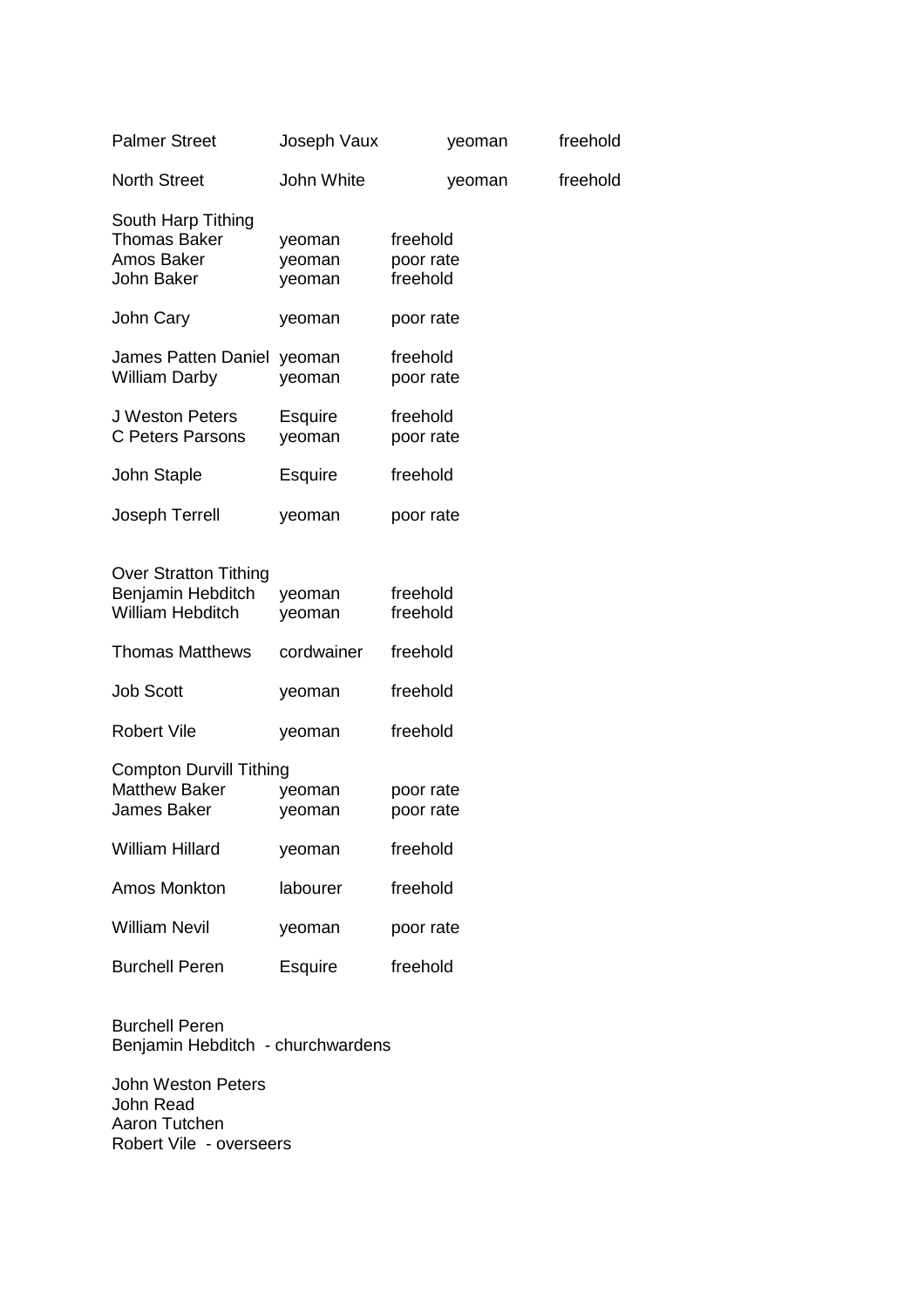## **JURY LIST FOR 1840**

| <b>Street</b>                                   | <b>Name</b>                 | <b>Profession</b>   | <b>Nature of Qualification</b> |
|-------------------------------------------------|-----------------------------|---------------------|--------------------------------|
| <b>West Street</b>                              | Sampson Anstice             | <b>Baker</b>        | freehold                       |
| <b>James Street</b>                             | George Anstice              | <b>Baker</b>        | freehold                       |
| <b>South Street</b>                             | <b>Benjamin Anstice</b>     | Carpenter           | freehold                       |
| <b>Palmer Street</b>                            | Sealy Bridge                | Esquire             | freehold                       |
| <b>James Street</b>                             | John Baker                  | Watchmaker          | freehold                       |
| Droveway                                        | James Burford               | yeoman              | freehold                       |
| <b>Roundwell Street</b>                         | John Baker                  | yeoman              | freehold                       |
| <b>North Mills</b>                              | Joseph Banfield             | Miller              | freehold                       |
| South Harp Tithing                              | <b>Thomas Baker</b>         | yeoman              | freehold                       |
| South Harp Tithing                              | Amos Baker                  | yeoman              | poor rate                      |
| South Harp Tithing                              | John Baker                  | yeoman              | freehold                       |
| <b>Compton Tithing</b>                          | <b>Matthew Baker</b>        | yeoman              | poor rate                      |
| <b>James Street</b>                             | <b>Robert Clark</b>         | turner              | freehold                       |
| <b>North Street</b>                             | <b>Simon Clark</b>          | yeoman              | poor rate                      |
| <b>James Street</b>                             | <b>James Clark</b>          | <b>Butcher</b>      | freehold                       |
| South Harp Tithing                              | John Cary                   | yeoman              | poor rate                      |
| <b>Little Petherton</b>                         | <b>Thomas Doble</b>         | Yeoman              | poor rate                      |
| <b>James Street</b>                             | John Daniel                 | linen draper        | freehold                       |
| South Harp Tithing                              | James Patten Daniel         | yeoman              | freehold                       |
| South Harp Tithing                              | <b>William Darby</b>        | yeoman              | poor rate                      |
| Whitehall                                       | George Derriman             | Plumber             | freehold                       |
| <b>South Street</b>                             | J B Edmonds                 | Gentleman           | freehold                       |
| Watergore                                       | William Follett jun         | Roper               | freehold                       |
| Hele                                            | <b>Thomas Gummer</b>        | yeoman              | poor rate                      |
| <b>James Street</b>                             | Samuel Godden               | <b>Blacksmith</b>   | freehold                       |
| <b>James Street</b>                             | William Godden              | Farrier             | freehold                       |
| <b>James Street</b>                             | George Gale                 | Inn keeper          | freehold                       |
| <b>James Street</b>                             | James Gully                 | mason               | freehold                       |
| Over Stratton tithing William Guppy             |                             | carpenter           | freehold                       |
| <b>Palmer Street</b>                            | <b>William Harding</b>      | Linman              | freehold                       |
| <b>James Street</b>                             | Hugh Hawker                 | Tailor              | freehold                       |
| <b>South Street</b>                             | Samuel Hodges               | yeoman              | poor rate                      |
| <b>James Street</b>                             | <b>Josiah Horsey</b>        | yeoman              | poor rate                      |
| <b>North Street</b>                             | <b>Samuel Hillard</b>       | yeoman              | poor rate                      |
| <b>Over Stratton Tithing</b>                    | Benjamin Hebditch           | yeoman              | freehold                       |
| <b>Over Stratton Tithing</b>                    | William Hebditch            | yeoman              | freehold                       |
| <b>Compton Tithing</b>                          | <b>William Hellier</b>      | yeoman              | freehold                       |
| <b>Palmer Street</b>                            | David Jeanes                | mason               | freehold                       |
| <b>Roundwell Street</b><br><b>Palmer Street</b> | Robert Lyddon<br>John Lavor | Gentleman<br>yeoman | freehold<br>Freehold           |
|                                                 |                             |                     |                                |